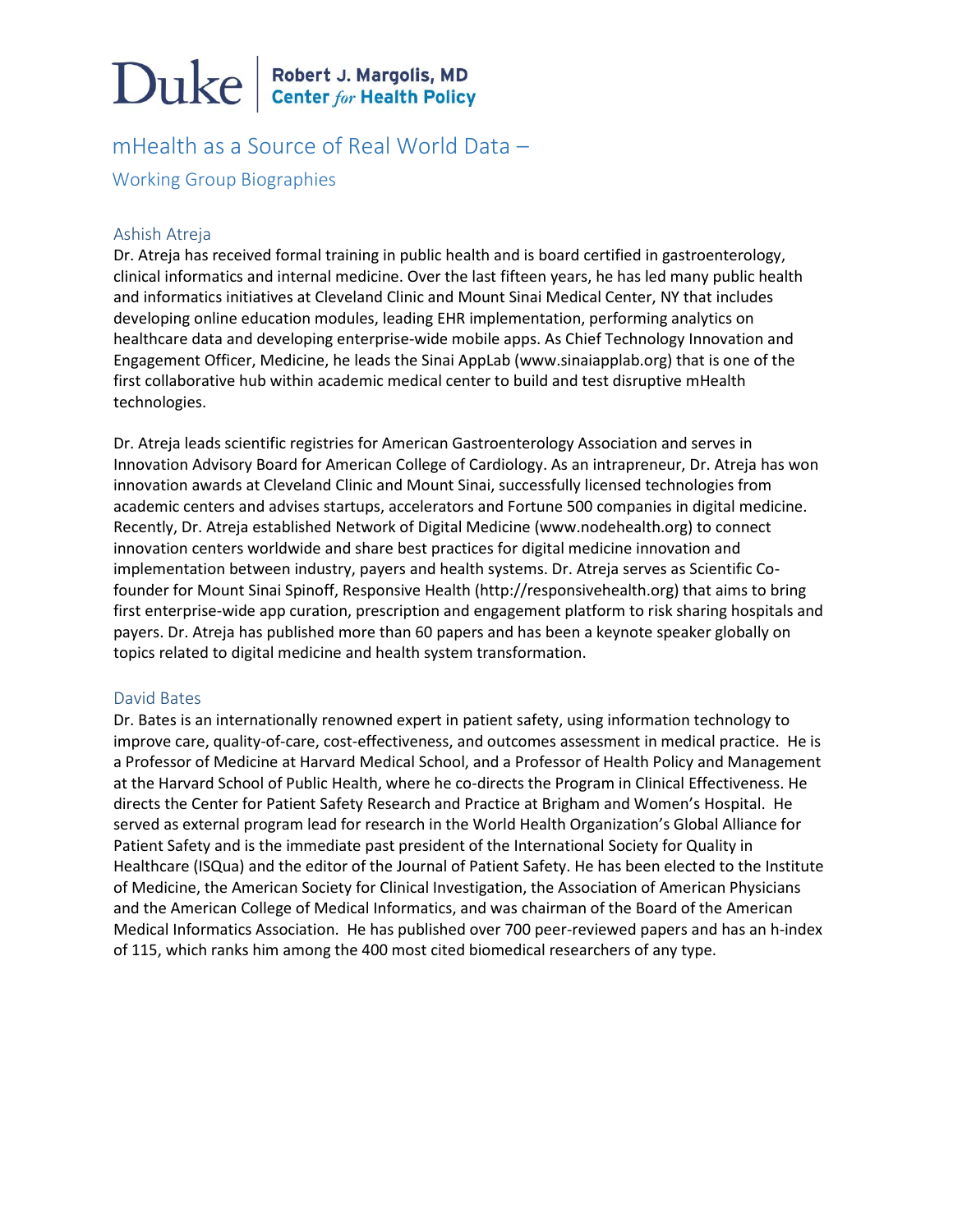## Seth Clancy

Seth has worked in the field of Market Access for more than 13 years – primarily in support of medical device and biopharmaceutical companies. In his current role, Sr. Director, Global Health Economics & Reimbursement at Edwards Lifesciences, he leads the development and implementation of evidence generation and market access strategies for the transcatheter heart valve business. Seth has helped to address a complex and growing set of challenges related to health technology assessment, reimbursement and emerging evidence needs globally. Prior to joining Edwards in 2008, Seth worked at Cerner Lifesciences, where he served as Senior Research Associate, responsible for consultative services to biopharmaceutical companies in the areas of comparative effectiveness research, health technology assessment and health economics.

Seth received a Bachelor of Arts degree from the University of California, Irvine and a Master of Public Health, from the University of California, Los Angeles.

## Greg Daniel

Dr. Gregory Daniel, PhD, MPH is the Deputy Director of the Duke-Robert J. Margolis, MD Center for Health Policy and a Clinical Professor in Duke's Fuqua School of Business. Dr. Daniel directs the DCbased office of the Center and leads the Center's pharmaceutical and medical device policy portfolio, which includes developing policy and data strategies for improving development and access to innovative pharmaceutical and medical device technologies. This includes post-market evidence development to support increased value, improving regulatory science and drug development tools, optimizing biomedical innovation, and supporting drug and device value-based payment reform. Dr. Daniel is also Adjunct Associate Professor in the Division of Pharmaceutical Outcomes and Policy at the UNC Eshelman School of Pharmacy. Previously, he was Managing Director for Evidence Development & Biomedical Innovation in the Center for Health Policy and Fellow in Economic Studies at the Brookings Institution and Vice President, Government and Academic Research at HealthCore (an Anthem, Inc. company). In addition to health and pharmaceutical policy, Dr. Daniel's research expertise includes real world evidence (RWE) development utilizing electronic health data in the areas of health outcomes and pharmacoeconomics, comparative effectiveness, and drug safety and pharmacoepidemiology. Dr. Daniel received a PhD in pharmaceutical economics, policy and outcomes from the University of Arizona, as well as an MPH, MS, and BS in Pharmacy all from The Ohio State University.

## Megan Doerr

A former botanist and middle school teacher, Meg Doerr joined the genetic counseling community in 2006. Meg led the clinical development and implementation of Cleveland Clinic's family history and risk assessment tool before joining the Governance team at Sage Bionetworks in 2015. At Sage, Meg's efforts have been concentrated on supporting innovative, participant-centric approaches in open science. Her work has a strong focus on app-based research, including the ELSI issues associated with informed consent, research participation, and data sharing for secondary use in entirely remote, mobile platform-based studies.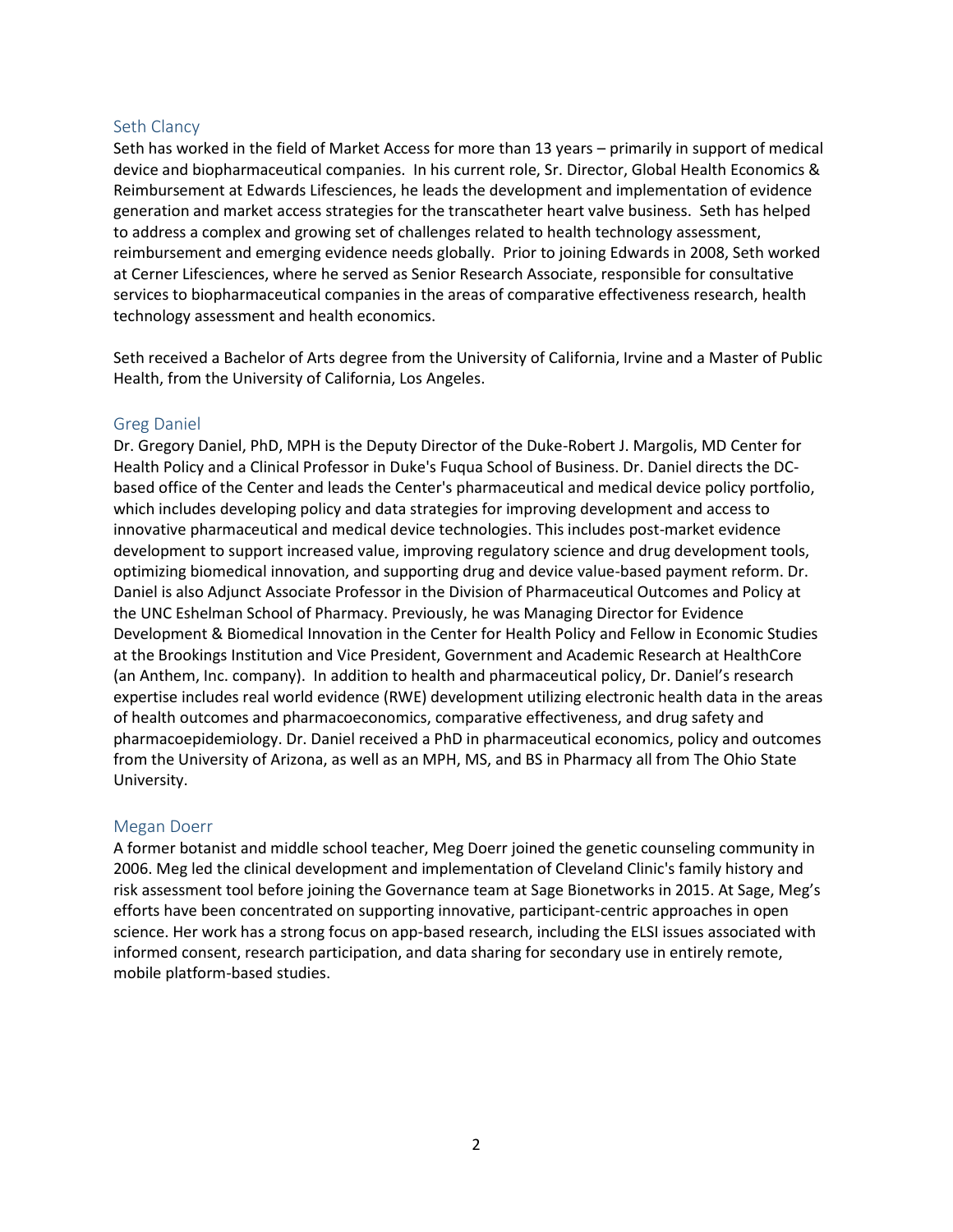### Patricia Franklin

Dr. Franklin completed her medical education, Preventive Medicine residency (with MPH), and business training (MBA) at the University of Rochester, Rochester NY. Her training also included a fellowship in Health Services Research emphasizing clinical data warehouse design and cost and outcome analyses. Dr. Franklin has held leadership roles in health system quality improvement (Medical Director for Quality) and outcomes research. She currently serves as Principal Investigator for the national Function and Outcomes Research for Comparative Effectiveness in total joint replacement registry (FORCE-TJR; AHRQ). FORCE-TJR enrolled more than 30,000 TJR patients from over 220 orthopedists in 25 states to evaluate best practices to achieve optimal pain relief and function after TJR. FORCE data include nationally representative patient reported outcomes, adverse events, and implant survivorship; outcomes will be monitored for the next decade. In addition, a new PCORI-funded study is translating the FORCE data to individual outcome predictions to support shared decision making for knee and hip arthritis patients. Franklin's current research is also evaluating physical therapy and post-operative activity support to identify optimal post-TJR care. Finally, her team is developing a mobile App to collect and monitor patient generated arthritis symptom data to guide clinical care decisions. Dr. Franklin is a national leader in patient reported outcome measurement in orthopedics and chronic care and teaches internationally on these topics.

### Adrian Hernandez

Dr. Hernandez is a cardiologist with extensive experience in clinical research ranging from clinical trials to outcomes and health services research. He is the Director of Health Services and Outcomes Research and an Associate Director of the Duke Clinical Research Institute. He is the Coordinating Center Principal Investigator for multiple networks and clinical trials such as the NHLBI's Heart Failure Research Network, PCORI's National Patient-Centered Clinical Research Network (PCORnet) and NIH's Health System Collaboratory. Dr. Hernandez has over 400 published articles in high-tier journals including the New England Journal of Medicine, Journal of the American Medical Association, and Lancet.

#### Martin Ho

Martin Ho is Associate Director for Quantitative Innovation at the Office of Surveillance and Biometrics, Center for Devices and Radiological Health (CDRH), U.S. FDA. He is CDRH's methodological lead to incorporate quantitative methods into regulatory decision making. He builds capacity and develops good practices for reviewing patient-reported outcomes data within CDRH. He provides technical leadership to CDRH's regulatory science projects. Mr. Ho participated in developing the Center's patient preferences information guidance document and its final version was released in August. He is the President of the FDA Statistical Association. He is a member of the CDRH Patient Preferences Initiative and co-organized CDRH's inaugural Patient Preferences Workshop. He also serves on the Patient-Centered Benefit-Risk Assessment Project Steering Committee of the Medical Device Innovation Consortium, a public private partnership between the FDA and the industry, the patient advocacy groups, CMS, PCORI, and NIH. Mr. Ho is a voting member of the FDA Research Involved Human Subject Committee, which reviews IRB applications of FDA sponsored clinical studies to protect study participants. Prior to joining the FDA in 2009, Mr. Ho was a senior statistician in various contract research organizations planning and conducting clinical studies for 10 years.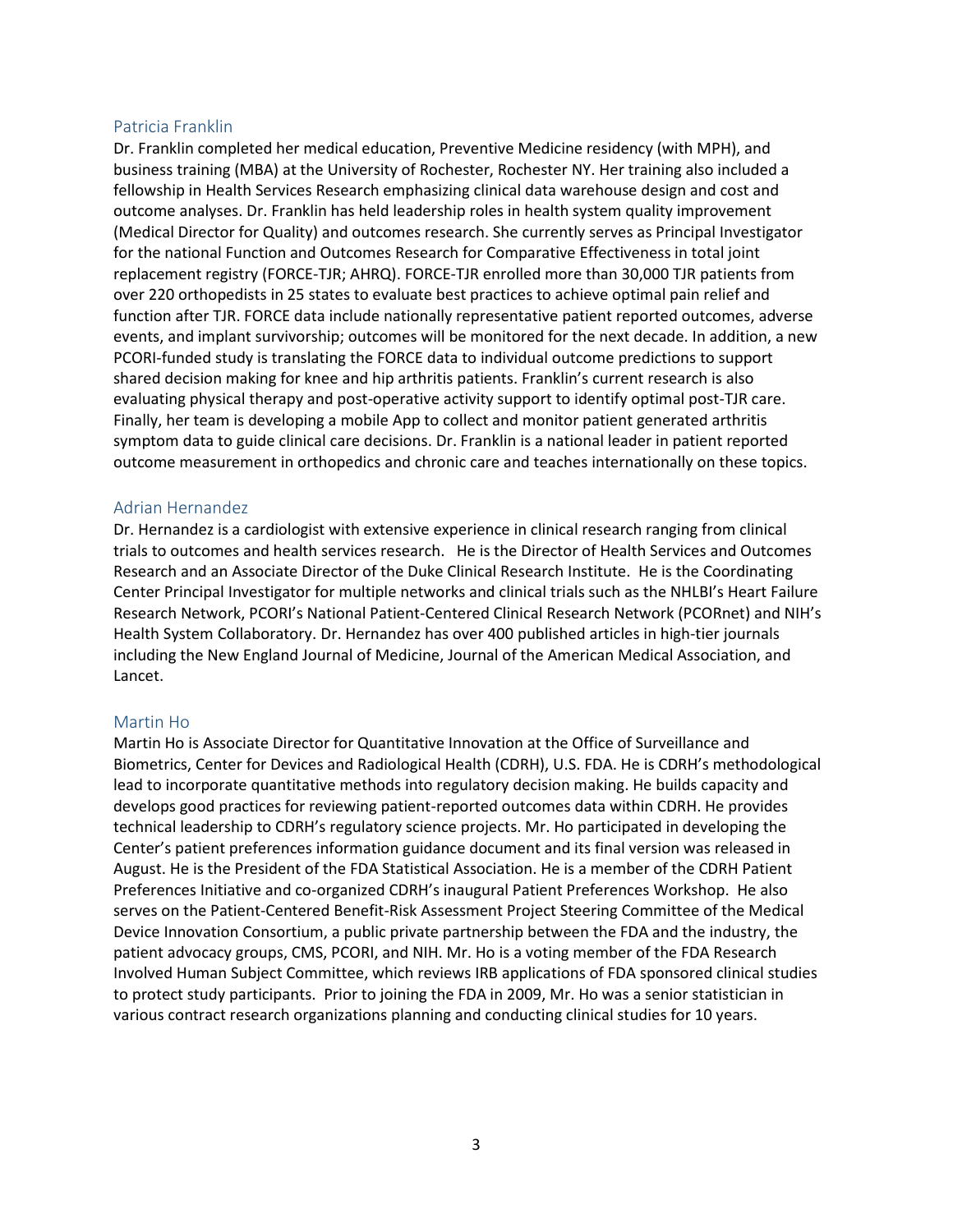## Mohit Kaushal

Dr. Kaushal has had an extensive career within investing, clinical medicine/academia and public policy.

Mohit is a lead investor/board member to numerous transformational companies including Humedica (acquired by Optum Health), Rxante (acquired by Millennium), Change Healthcare (acquired by Emdeon), Gravie, Elation Health, CitiusTech, Oak Street Health and Universal American (NYSE:UAM).

During his time in the Obama administration, he was a member of the White House Health IT task force; a cross agency team implementing the technology aspects of Health Reform. He also built and led the first dedicated health care team at the Federal Communications Commission, where his team initiated collaboration with the Food and Drug Administration for the regulatory streamlining of converged telecommunications, data analytics and medical devices leading to the release of the mobile medical applications guidance by the FDA.

In addition Dr. Kaushal is an Adjunct Professor at Stanford University with a joint position within the newly created Biomedical Data Science Department and the medical school.

Dr. Kaushal continues to be active within public policy and is a Scholar in Residence at the newly created Duke Margolis Center for Health Policy. He was previously a Visiting Scholar at the Brookings Institution. He has also been appointed to the FDASIA Workgroup of the Health IT Policy Committee and to the National Committee on Vital and Health Statistics, advising HHS on Data Access and Use.

Kaushal is an ER physician, holds an MBA from Stanford and an MD with distinction from Imperial College of Science, Technology and Medicine, London.

#### John Mattison

John led the largest electronic health record in the US, and founded the international XML standard for healthcare interoperability. He co-leads the national KP virtual care workgroup with oversight of telemedicine, virtual care and remote monitoring. He mentors scores of digital health startups. He consults and keynotes globally on numerous topics in healthcare, IT, and health policy. He has published numerous papers, book chapters (on numerous topics including IOT) and is co-editor of The most current textbook on Health IT. His work has resulted in various national awards and has been cited in WSJ, Forbes, and many others. He is an active innovator in genomics, AI, big data analytics, IOT, blockchain, bioinformatics, mobile healthcare, regulatory policy, telemedicine, privacy, ethics in precision medicine, and is involved in several global not-for-profit initiatives for health and internet access. He is a board member of numerous not-for-profit boards dedicated to improving health, wellness, and resilience of diverse communities. He is passionate about using modern technology to restore ancient wisdom and create a 'behavioral symphony for wellness'. He is faculty at Singularity University and lectures frequently at numerous universities globally, and is a consultant to the X-Prize. Numerous keynote addresses are available on youtube. Full bio available upon request.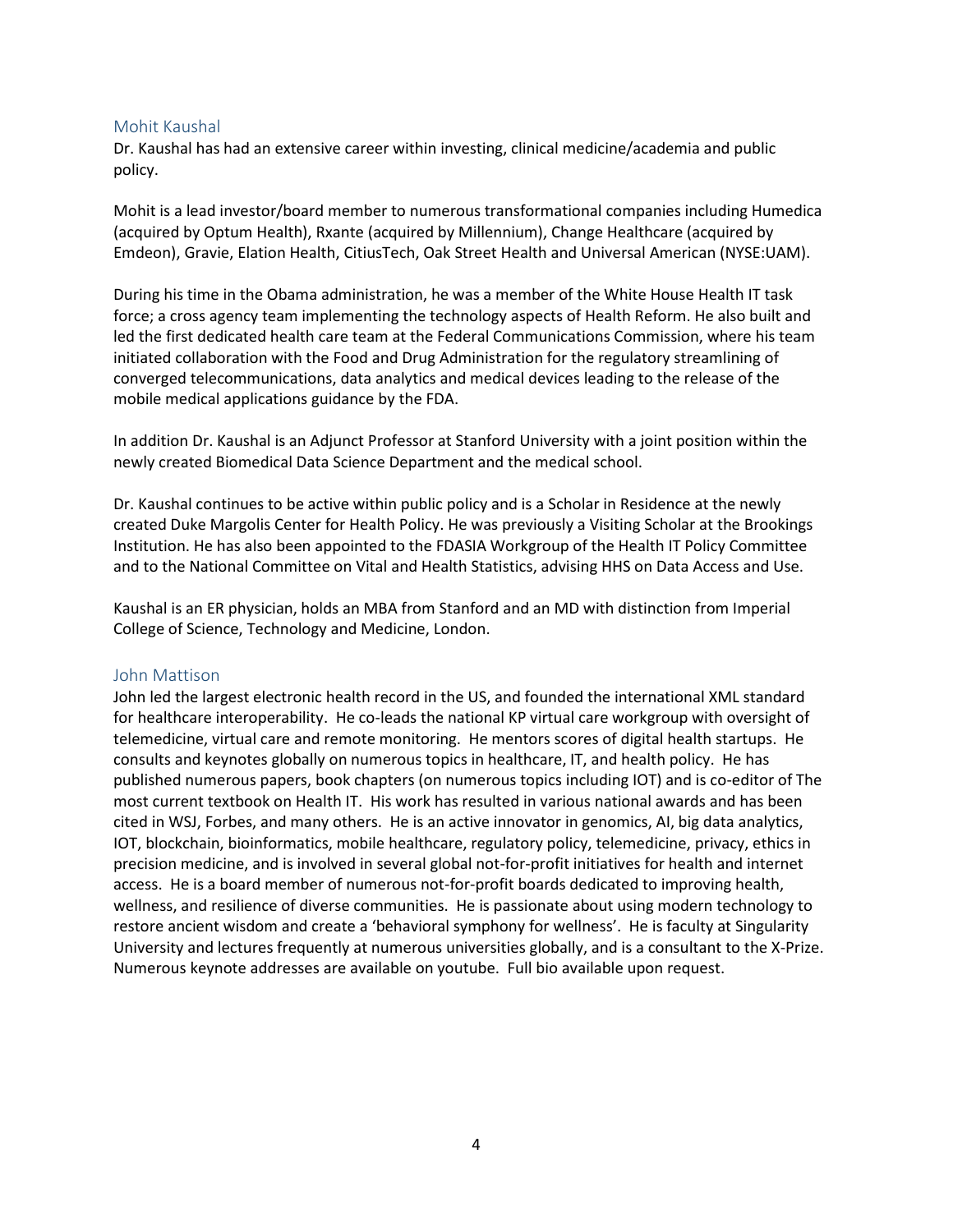### Mike McConnell

Michael V. McConnell, MD, MSEE is Head of Cardiovascular Health Innovations at Verily Life Sciences and Professor of Cardiovascular Medicine at Stanford School of Medicine, where he continues to see patients and teach in the Stanford Biodesign program. Dr. McConnell has clinical and research expertise in cardiovascular imaging, prevention, and mobile health. While at Stanford, he led the Cardiovascular MRI program, the Preventive Cardiology Clinic, and the MyHeart Counts cardiovascular mHealth ResearchKit study. Dr. McConnell completed his BS and MS in EE/BioE at MIT, his MD at Stanford, and his Cardiovascular Medicine and Imaging Fellowships at Brigham and Women's Hospital/Harvard Medical School. He has been the PI of multiple grants from the NIH and AHA, and is a Fellow of the AHA and ACC. He serves on the AHA's Health Tech Advisory Board since its founding and is currently co-chair of AHA's 2030 Goals Task Force. He also serves on the Physical Activity Standards working group for the Consumer Technology Association.

#### Greg Pappas

Gregory Pappas, M.D., Ph.D (FDA) recently joined the FDA as the Associate Director for National Evaluation System for health Technology (NEST) at the Center for Devices and Radiological Health (CDRH). He previously served as the Senior Deputy Director of HAHSTA (HIV/AIDS, Hepatitis, STD, and TB Administration) for the District of Columbia, Department of Health. He has worked professionally in over 30 countries. His consultancies include work with WHO, USAID, and CDC. With InterAction,- the largest coalition of U.S.-based international nongovernmental organizations (NGOs) focused on the world's poor and most vulnerable people -- he worked on pandemic prepared with 40 African and Asian nations.

Gregory Pappas MD, PhD served as the Noordin M. Thobani Professor at the Aga Khan University (AKU), where he was the Chairman of the Department of Community Health Sciences in Karachi, Pakistan. He has published extensively in international peer reviewed journals on the health of the people of Pakistan and health in other less developed countries. While at AKU he provided university wide leadership for research, training, and service. He also serves as an adviser to the Government of Pakistan on a number of health policy and development areas. Dr. Pappas led the final report of Tawana Pakistan which documented the improvement in education and nutrition of primary school girls in the poorest districts of the country as a result of a school feeding program in over 4000 schools.

Previously he served as Medical Director of the Futures Group, designing and implementing the monitoring and evaluation plan for the antiretroviral program of AIDS Relief, working in nine countries in Africa and the Caribbean. Dr. Pappas assisted in the development of the President's Emergency Plan for AIDS Relief (PEPFAR) including contributing to the PEPFAR Five Year Strategy, a report to Congress. Dr Pappas served in a variety of positions over an 18 year period in the Department of Health and Human Services including his role as Senior Policy Advisor to the Assistant Secretary for Health/Surgeon General, David Satcher. For the Surgeon General, Dr. Pappas worked in a number of areas including disparities in health and global health (HIV/AIDS, other infectious diseases, and health information systems development). Dr Pappas directed the Office of International and Refugee Health, Department of Health and Human Services, serving on the Executive Board of UNICEF and PAHO, and as a delegate to the World Health Assembly. For ORC Macro, as Deputy Director of the Demographic and Health Survey (DHS) he implemented innovative surveys in Uganda, Mali, Uzbekistan, and Dominican Republic.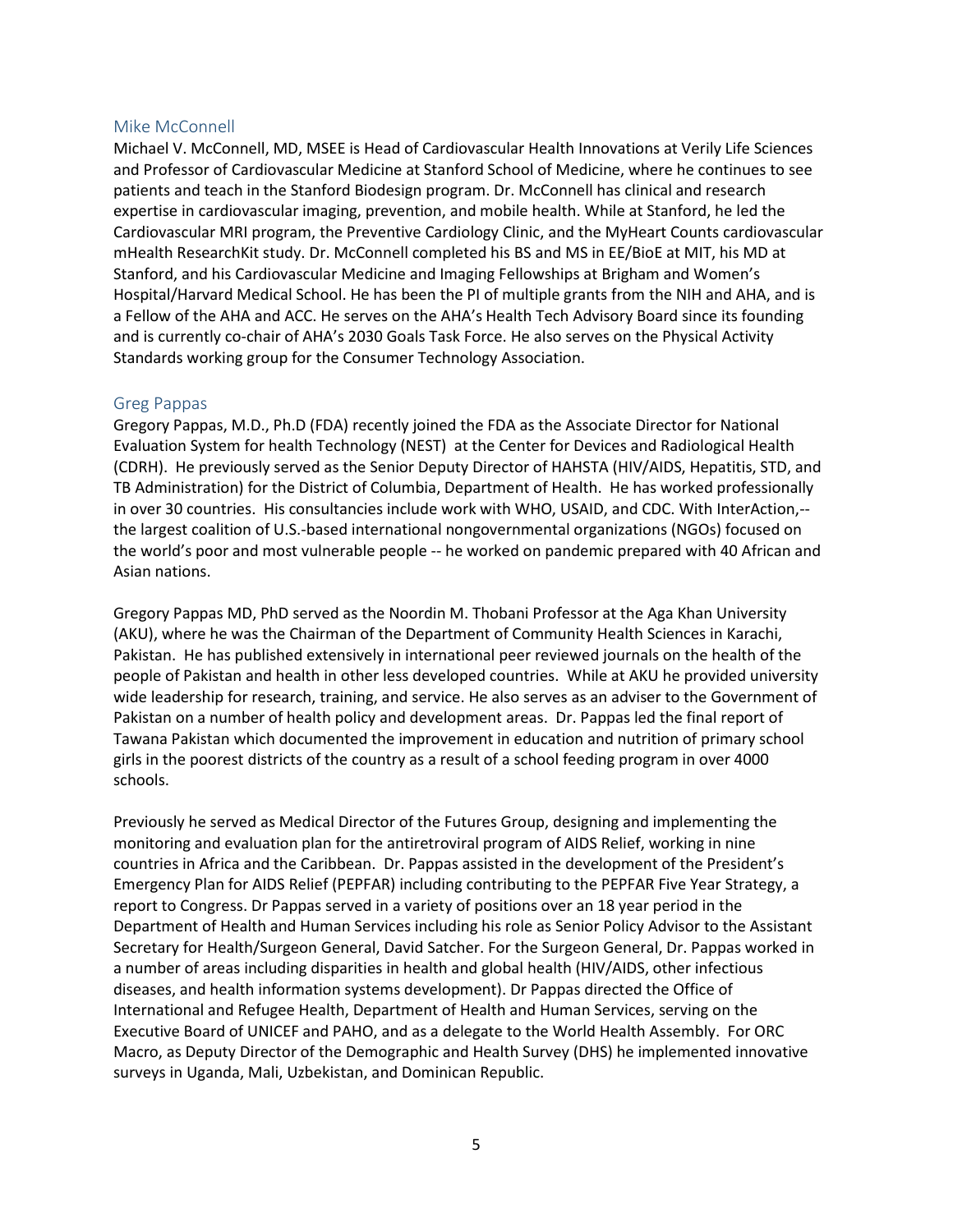Dr. Pappas received his MD and PhD (Anthropology) from Case Western Reserve in Cleveland, Ohio. After doing his clinical training, he came to Washington DC, first as a fellowship in Epidemiology, then continuing as a scientist at the National Center for Health Statistics/CDC. Dr. Pappas is author of numerous articles, including his work in the New England Journal of Medicine "The increasing disparity in mortality between socioeconomic groups in the United States "and his book with Cornell University Press, The Magic City: unemployment in a working class community. Dr. Pappas is on the faculty of the Bloomberg School of Public Health in the Department of Health Policy and Management, and is on the faculty of Howard Medical School. Dr. Pappas served as Chair of the Science Board and member of the Executive Board of the American Public Health Association. His Megacities and Global Health (APHA Press) with Omar Khan was published in 2012.

### Bakul Patel

BAKUL PATEL is Associate Director for Digital Health, at the Center for Devices and Radiological Health (CDRH), at the Food and Drug Administration (FDA). Mr. Patel leads regulatory policy and scientific efforts at the Center in areas related to emerging and converging areas of medical devices, wireless and information technology. This includes responsibilities for mobile health, health information technology, cyber security, medical device interoperability, and medical device software. Mr. Patel is the FDA liaison between the Federal Communications Commission (FCC) and the Office of the National Coordinator (ONC). Since its inception in 2013, Bakul chairs the International Medical Device Regulators Forum (IMDRF) "software as a medical device" working group, a global harmonization effort.

Before joining FDA, Mr. Patel held key leadership positions working in the telecommunications industry, semiconductor capital equipment industry, wireless industry and information technology industry. His experience includes Lean Six Sigma, creating long and short-term strategy, influencing organizational change, modernizing government systems, and delivering high technology products and services in fast-paced, technology-intensive organizations.

Mr. Patel earned an MS in Electronic Systems Engineering from the University of Regina, Canada, and an MBA in International Business from The Johns Hopkins University.

#### Ravi Ramachandran

Ravi Ramachandran, PhD, is Senior Director, Digital Health Strategy, at PatientsLikeMe Inc. Ravi brings over a decade of experience in digital health strategy, and hands-on implementation of wearables and smartphone apps and medical devices in clinical trials and in the pharmaceutical industry. He has been singularly focused on incorporating and digitizing the "patient voice" using meaningful digital health data, and developing actionable insights into helping patients managing their health and wellness. In his various professional roles, he has led a digital health practice, by building crossfunctional teams and has hands-on implementation expertise in clinical trials; and helped establish and nurture collaborations, partnerships, and creating IP.